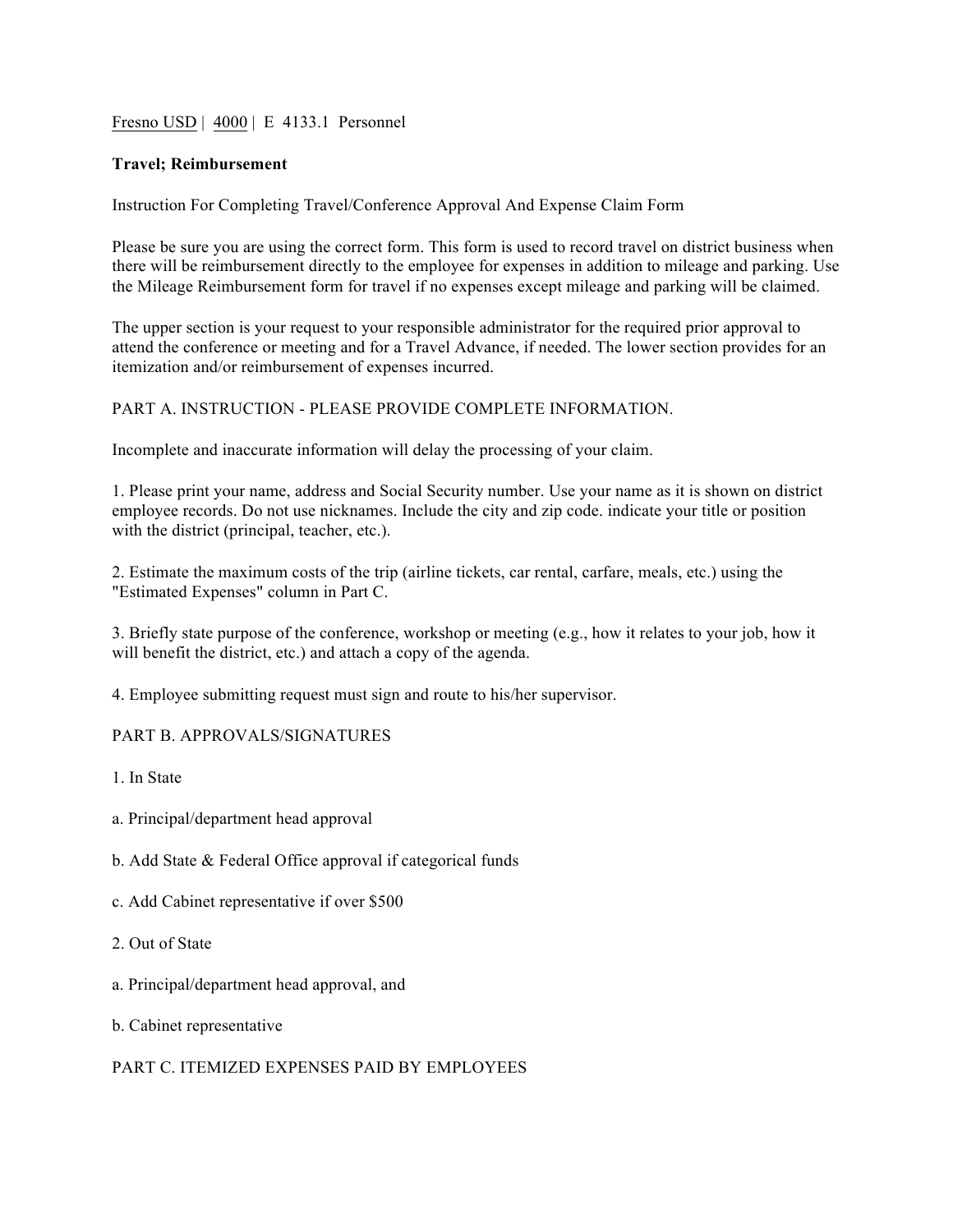1. Indicate both the day of the week and the date (Mon., 1/12). Dates shown here must be in agreement with those on the conference brochure and those shown under "Dates of Travel/Conference" in Part A.

2. Meal reimbursement shall be limited to actual cost or the following maximum daily rates, whichever is less:

IRS HIGH ALL

COST AREAS OTHER AREAS

WITH WITHOUT WITH WITHOUT

RECEIPTS RECEIPTS RECEIPTS RECEIPTS

Breakfast \$ 8 \$ 7 \$ 6 \$ 5

Lunch \$12 \$10 \$ 9 \$ 8

Dinner \$20 \$17 \$15 \$13

 $\mathcal{L}=\mathcal{L}^{\text{max}}$ 

Daily \$40 \$34 \$30 \$26

3. Reimbursement for lodging is allowed for district employees only at actual cost not to exceed the following limits:

a. For conference attendance, the single occupancy rate charged by the headquarters hotel.

b. For all other travel, \$70/night except in those areas designated as high cost by the IRS in which case a limit of \$100/night shall apply.

If you are sharing lodging with another employee of the district, indicate the name of that employee but list only your own expenses. Show single occupancy rate, unless shared and you paid for another district employee.

4. If employee has personally made advance payment or deposit for lodging, a receipt for that portion of the lodging is required.

5. Any required receipts must be attached to the form. This includes itemized hotel bills and conference registration receipts.

6. If charges are made to the employee's personal account via credit cards or personal check, an acceptable receipt is still required, e.g., hotel bill, credit card charge slip, cancelled check, etc.

7. After itemizing and totaling the expenses, the employee enters the time and date of his/her departure and return and signs certifying that the expenses incurred are correct as shown.

PART D. DIRECT PAYMENTS MADE BY THE DISTRICT